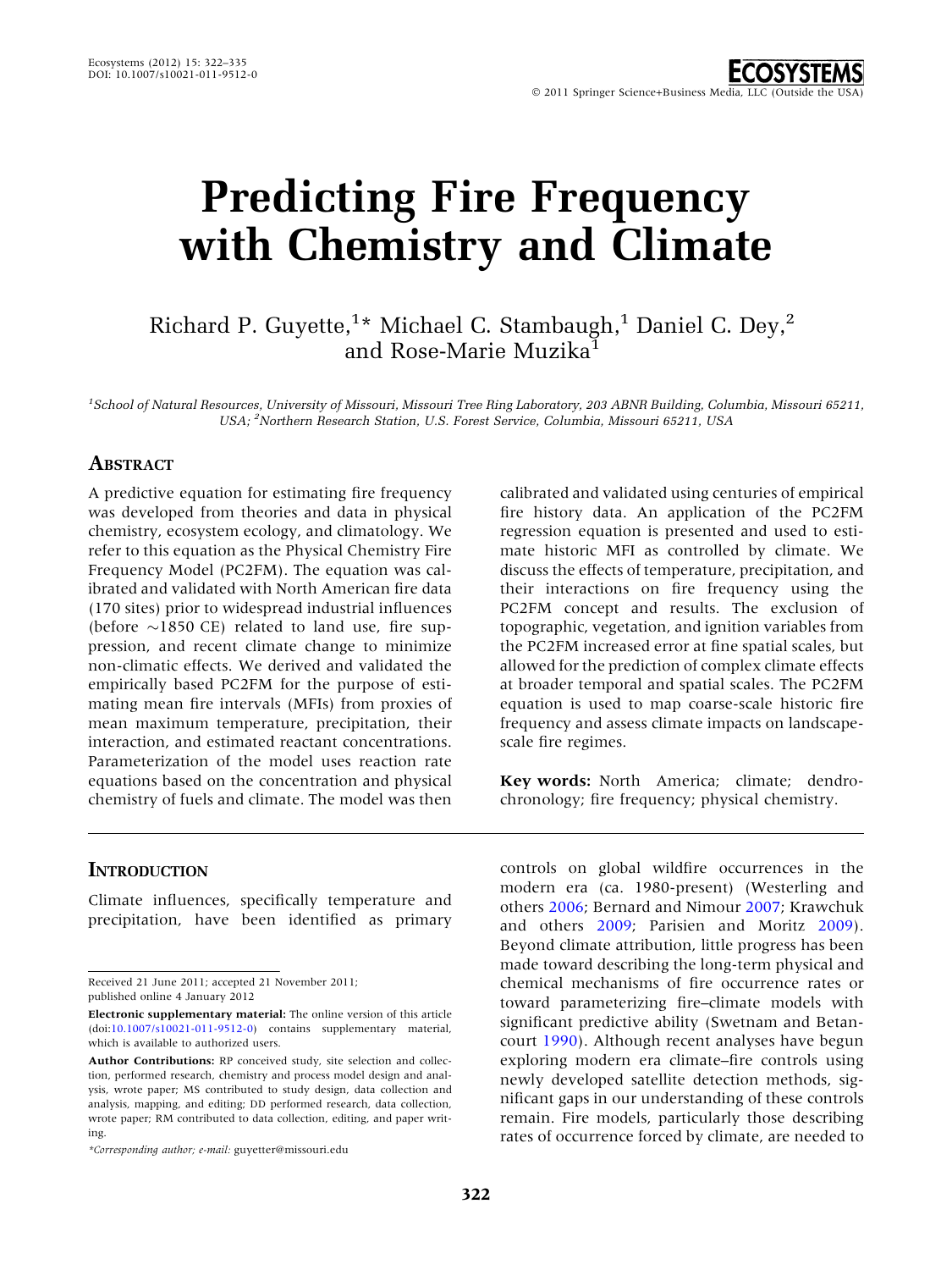<span id="page-1-0"></span>assess carbon emissions (Kaiser and others [2009](#page-12-0)), fire–vegetation feedbacks and alternate stable states (Beckage and Ellingwood [2008\)](#page-11-0), and potential climate change effects on wildfires.

North American ecosystems are strongly influenced by temperature and precipitation, two important physical–chemical factors controlling their fire regimes (Wright and Bailey [1982;](#page-13-0) Pyne and others [1996](#page-12-0)). Knowledge of the fire history record provides an ecological basis for past and future management and restoration (Swetnam and others [1999;](#page-13-0) Pausas and Keeley [2009\)](#page-12-0). Much of North America is without quantitative scientifically based fire regime information. Currently, continental-scale models of fire regimes are based on vegetation associations (Keane and others [2002](#page-12-0); Hann and others [2004\)](#page-12-0) that have resulted from past climate and fire conditions. More recent modeling efforts have demonstrated the importance of climate variables as predictors in modern fire regimes (Westerling and others [2006,](#page-13-0) [2011;](#page-13-0) Parisien and Moritz [2009\)](#page-12-0). In many locations, site-specific fire history may never be obtained owing to a lack of possible charcoal or fire scar chronologies. Therefore, there is value in a predictive model that synthesizes existing fire history information and formulates fire frequency estimates (for example, mean fire interval, MFI) based on the physical and chemical properties of climate. The model described in this work is useful in quantifying the role of climate in fire regimes for ecosystems lacking in empirical fire regime information.

Faced with the problems and effects of wildland fire, it is easy to overlook that fire is fundamentally a chemical reaction. As such, chemical reactants and reactions in ecosystems are subject to the principles of physics and chemistry as well as many other ecosystem processes (Figure 1). Here, we use the principles of physical and concentration chemistry along with fire history data to develop, calibrate, and validate a model that predicts MFI. The model uses climate variables via chemistry to estimate MFI. The logic of the Physical Chemistry Fire Frequency Model (PC2FM) approach and form was inspired by Arrhenius' equation—a fundamental rate equation in physical chemistry. Our overall approach combines both theoretical chemistry and fire ecology to develop an empirical model (Table [1](#page-2-0)) that translates molecular chemistry to an ecosystem process.

The PC2FM utilizes long-term (that is, multicentury) ecosystem fire event data because: (1) fires can occur infrequently (Gavin and others [2007\)](#page-12-0), (2) climate–fire relationships during post-industrialization periods are masked by anthropogenic effects



Figure 1. A conceptual diagram describing the relationship of the three climate variables (precipitation, temperature, and oxygen) used in the two model parameters (gray boxes) of the Physical Chemistry Fire Frequency Model (PC2FM). Temperature and precipitation are used to create a proxy for available fuel (Figure [2\)](#page-4-0). Both biological and combustion processes are embedded in the PC2FM using temperature and precipitation interactions. Arrow widths represent the relative contribution of the climate and reaction processes in the PC2FM. Arrow colors represent temperature (red), precipitation (blue), and oxygen (black).

(Marlon and others [2008](#page-12-0); Stambaugh and Guyette [2008\)](#page-12-0), and (3) decades of fire suppression in many fire-dependent ecosystems may lead to underrepresentation of burning rates in modern era ( $\sim$ 1900 to 2010 CE) fire records. Studies involving paleofire data (for example, fire scars, charcoal) show that wildfire occurrences are influenced by climate (Clark [1988;](#page-11-0) Bergeron and others [2004](#page-11-0); Kitzberger and others [2007](#page-12-0)), vary spatially and temporally, and are affected by many finer-scale factors such as ignition rates and topography (Morgan and others [2001](#page-12-0)). Less obvious, however, are the physical–chemical relationships controlling wildfire occurrence through a continuum of climates. The calibration of physical–chemical differences affecting fire in ecosystems will be particularly important in light of potential future climate changes (Goldhammer and Price [1998](#page-12-0); Stocks and others [1998;](#page-12-0) Westerling and others [2006](#page-13-0)).

A significant proportion of the variation in fire frequency at coarse spatial and temporal scales can be explained by terms that describe how fire depends on the influence of temperature, activation energy, precipitation, and reactant chemistry. To demonstrate this we used a functional relationship, a negative exponential, comparable to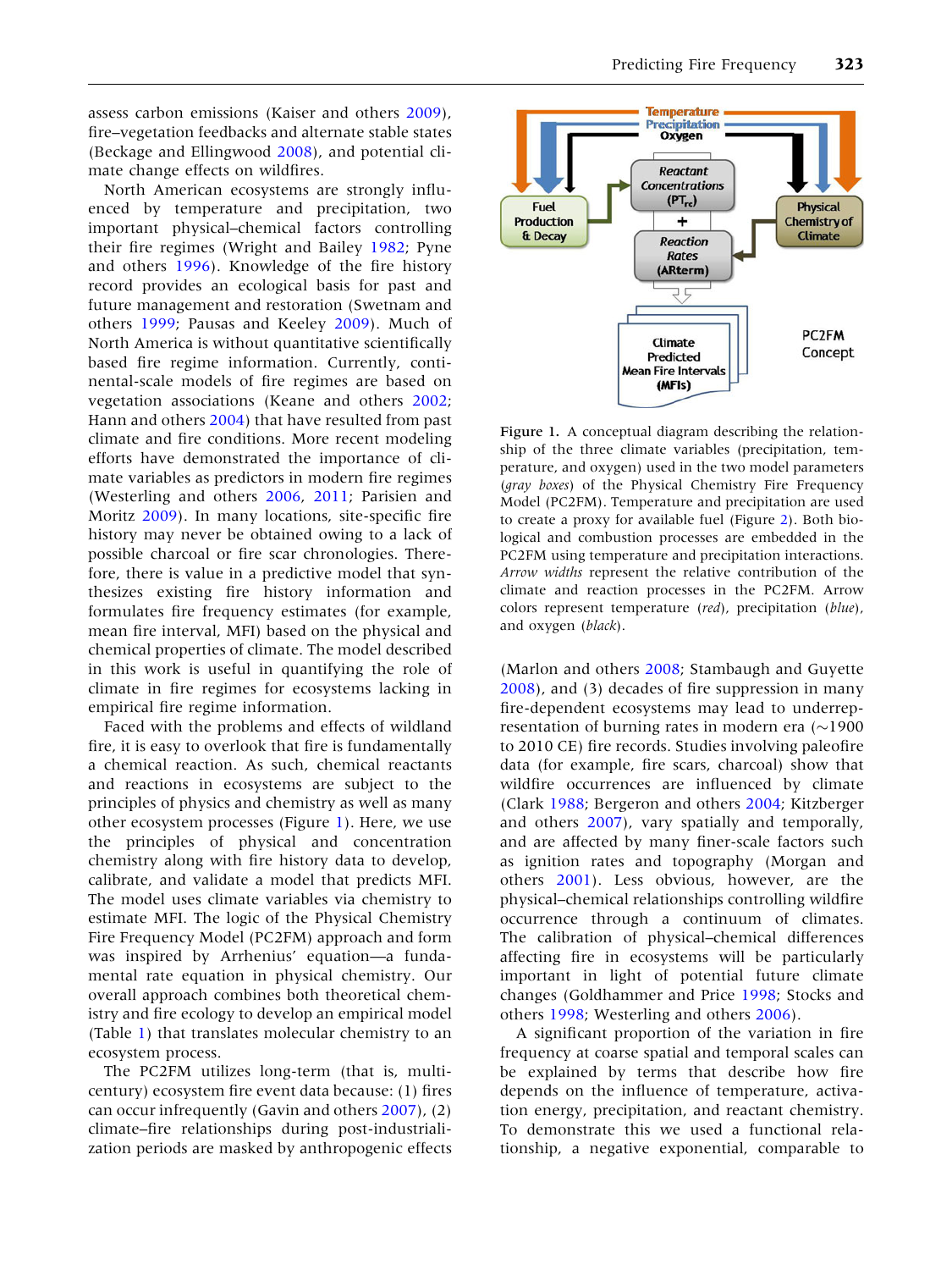| Table 1.                                                                                   | PC2FM Climate and Fire Inputs, Their Foundations in Fire Ecology and Chemistry, and Model Parameters and Variables                                                                                                                             |                                                                                                                                                                                                      |                                                              |                  |
|--------------------------------------------------------------------------------------------|------------------------------------------------------------------------------------------------------------------------------------------------------------------------------------------------------------------------------------------------|------------------------------------------------------------------------------------------------------------------------------------------------------------------------------------------------------|--------------------------------------------------------------|------------------|
| Climate and fire<br>model inputs                                                           | Foundations in fire ecology                                                                                                                                                                                                                    | Foundations in fire chemistry                                                                                                                                                                        | and output<br>parameters<br>Model                            | Variable<br>code |
| Temperature means and<br>scaling metric                                                    | Temperature influences fire behavior, fire<br>affects the seasonality of fire occurrence<br>associated fuel structure. Temperature<br>and frequency (Westerling and others<br>frequency, species composition and<br>2011)                      | rates via kinetic energy and reac-<br>tant concentrations (fuel produc-<br>Temperature influences reaction<br>combustion (McQuarrie and<br>tion and decay) as well as<br>Rock 1987)                  | $PT_{rc}$ and AR<br>term                                     | $T_{\rm max}$    |
|                                                                                            | based on the properties of water, one of<br>usually based on this scale (Kimmins<br>Field measures of fire conditions are<br>the basic components of ecosystems.<br>Temperature in °C, a common metric<br>1996)                                | Temperature in K is the necessary<br>based on absolute zero, energy<br>kinetics, and thermodynamics<br>metric for physical chemistry,<br>(Atkins 1986)                                               | $\text{PT}_{\text{rc}}$ and AR-<br>term                      | $T_{\rm max}$    |
| fuel production, moisture,<br>Precipitation as a proxy for<br>and humidity                 | sustaining fire. Relative humidity is the<br>combustion, ignition effectiveness, and<br>Increases in humidity and precipitation<br>require higher temperatures for the<br>common measure of fire conditions<br>(Chandler and others 1983)      | decreases in collision frequency of<br>requirements for wet fuels and<br>reactants from interference by<br>water vapor (Chandler and<br>Increased activation energy<br>others 1983)                  | A<br>R<br>term, $A_{\rm o}$<br>and $\mathbb{E}_{\mathbf{a}}$ | P                |
|                                                                                            | density. Growth rates are can rapidly or<br>slowly replenish fuels after fires (Bond<br>Precipitation is positively related to fuel<br>fuel loading, vegetation<br>type (grassland or forest), and fuel<br>and van Wilgen 1996)<br>production, | a<br>laws' and reaction mechanisms<br>reactants increases the rate of<br>reaction as calculated by 'rate<br>Increasing the concentration of<br>(McQuarrie and Rock 1987)                             | ${\rm PT}_{\rm rc}$                                          | P                |
| Oxygen concentration as<br>estimated by elevation                                          | conditions influence wind<br>affecting spread rate, vegetation struc-<br>ture and type. Elevation, topography,<br>Average wind speed is a critical factor<br>and fire behavior (Pyne and others<br>and weather<br>1996)                        | the potential concentration of the<br>eous reactant solution accelerate<br>Rapid oxygen additions to the gas-<br>reactant [6] $O2$ to [1] $C6H12C6$<br>most stoichiometric limiting<br>(Harris 1987) | ARterm and<br>$A_{\rm o}$                                    | ppO <sub>2</sub> |
| mean fire intervals (MFI)<br>Fire frequency observed                                       | tation, fuel structure, fire weather, and<br>rate of spread are influenced by vege-<br>Long-term fire frequency, intensity and<br>climate (Wright and Bailey 1982)                                                                             | Reaction rate and probability based<br>physical chemistry (Harris 1987)<br>on reactant concentration and                                                                                             | Model output<br>and calibra-<br>tion                         | MFI              |
| Model parameters are the Arrhenius term (ARterm) and the reciprocal moisture index (PTrc). | Variable codes: T <sub>max</sub> annual mean maximum temperature. P mean annual precipitation, A <sub>o</sub> collision frequency, E <sub>a</sub> activation energy.                                                                           |                                                                                                                                                                                                      |                                                              |                  |

<span id="page-2-0"></span>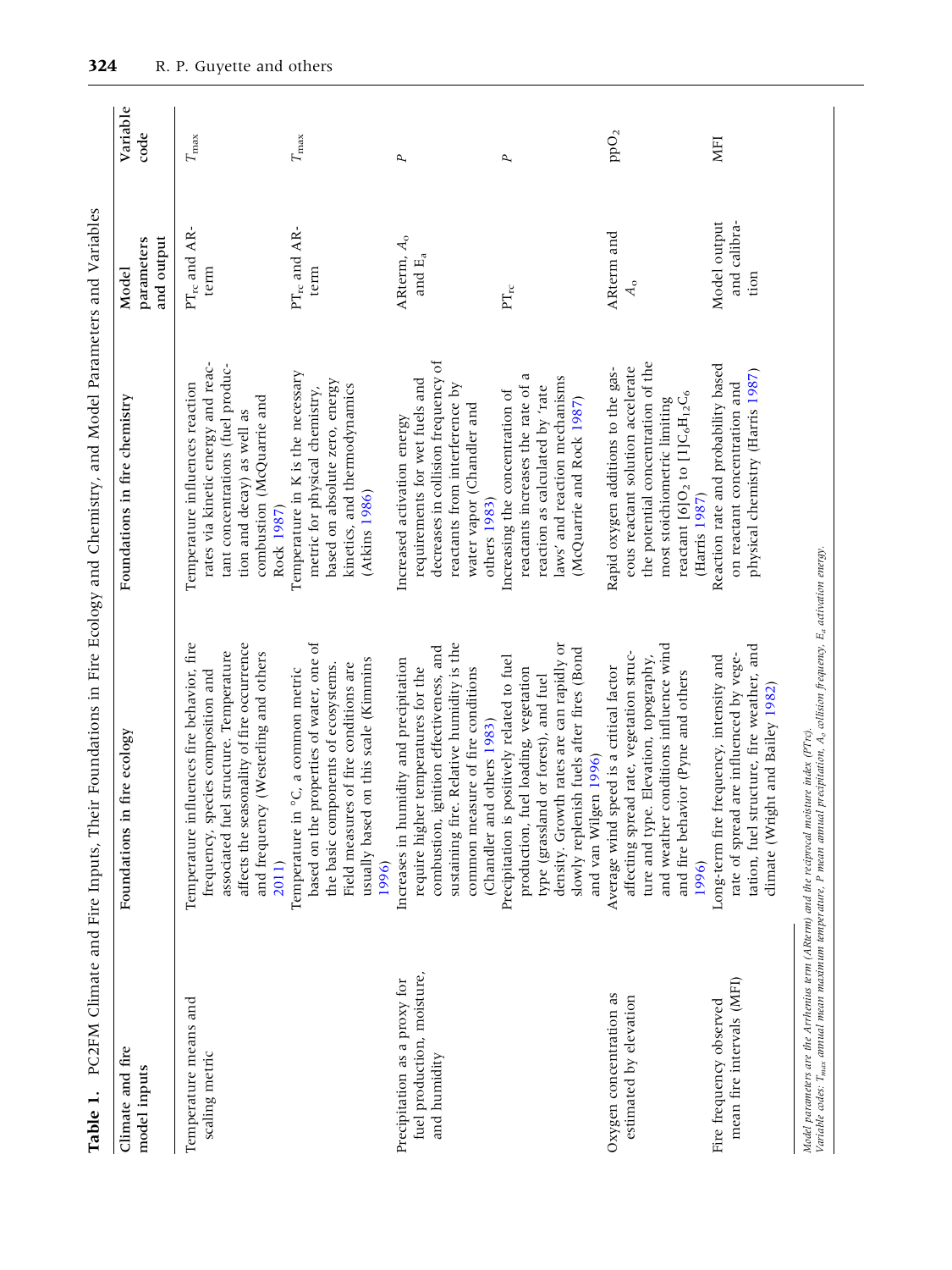reaction rate calculations applied in physics and chemistry. This modeling approach does not explain all variation in the fire frequency of ecosystems, much of which occurs at finer scales. In most ecosystems, fine-scale fuel structure, moisture, fuel type, micro-climate, geography, topography, ignition frequency, and many other local factors control the variance in fire frequency. Therefore, we derived an empirical model from three variables (temperature, precipitation, and oxygen) and combined these into two parameters that estimate fuel availability (concentration, moisture) and combustion rate processes (for example, temperature, activation energy). The physical, chemical, and mathematical formulations of the two parameters are based on experimental and theoretical chemistry. We fit the model with historical fire frequency and climate data as inputs to generate outputs of MFIs. The objectives of this model development and research were to:

- 1. Construct a model for use with common climatic and spatial data that would enable the climate forced fire frequency estimates at variable scales and time periods (past and future),
- 2. Test the use of theoretical chemistry as an approach for structuring model parameters that describe ecosystem processes.

## THE CONCEPT OF THE PC2FM

The PC2FM modeling approach utilized the Arrhenius equation  $(k = A_0 exp^{-E_a/RT})$  as a template for the effects of physical chemistry on fire frequency. We call this model parameter ARterm (Equation 1:  $b_1A_0$ exp<sup>E<sub>a</sub>/RT</sup>). A second model parameter PT<sub>rc</sub>, (Equation 1:  $b_2 \left( \frac{1}{P^2 T} \right)$  $\left(\frac{1}{p^2\tau}\right)$  is a proxy for fuel availability (concentration and moisture) based on climate data. The details of the PC2FM's chemistry and fire ecology concepts are generally written as:

$$
MFI = b_0 + b_1 A_0 \exp^{E_a/RT} + b_2 \left(\frac{1}{(P^2/T)}\right), \quad (1)
$$

where MFI is the mean fire interval;  $b_0$ ,  $b_1$ , and  $b_2$ are the potential regression coefficients for the intercepts ARterm and  $PT_{rc}$ ;  $A_0$  is a proxy term for molecular collision frequency;  $E_a$  is the reactant activation energy; R is the universal gas constant; T is temperature; and P is precipitation.

#### Rate Definitions and Analogy (MFI)

MFIs are the ecological analog of rate constants  $(k)$ in the output of the Arrhenius equation and the PC2FM's ARterm. The change from a rate constant

to MFI is a change from rate to likelihood. The analogy works because weather and climate conditions are dominant factors that affect combustion and fire occurrence. The likelihood a fire will ignite and the probability that it will spread are based on the ecological and chemical characteristics of the reaction environment.

The translation from the Arrhenius rate constant  $(k)$  to the PC2FM's fire frequency rate (MFI) in reactions reflects a change in units from reactions per second to fires per year (1/MFI). The rate constant (k) and MFI are rates that scale in opposite directions. The negative sign in the Arrhenius exponential term is removed because of this difference in the rate metric between the ecological measures such as MFI (time/# combustions) and chemistry measures such as rate (# combustions/time).

## Collision Frequency  $(A_0)$ , Reactants, and Precipitation (ARterm)

 $A<sub>o</sub>$  in the Arrhenius equation represents the rate of possible molecular collisions of the reactants (carbon compounds and oxygen) based on their physical and chemical properties. In ecosystems, one important non-reactant molecule (for example, water vapor) can decrease the collision frequency of reactants in gaseous combustion reactions. Fuel moisture and humidity are extremely variable in ecosystems and can lead to considerable variability in collision frequency. We use annual precipitation as a proxy for fuel moisture and humidity in ecosystems. When water vapor is introduced into a volume of dry air, the number of other molecules (primarily  $N_2$  and  $O_2$ ) in the volume must decrease. Thus, humidity decreases the partial pressure of  $O<sub>2</sub>$ , dilutes reactants (given an equal temperature and pressure), and decreases the probability of a collision and reaction. Collisions among reactant molecules (for example, various carbon compounds and oxygen) must have a definite geometric orientation of their electrons (the steric factor in collision theory) for a reaction to occur. Because the complexity of natural carbon molecules (fuel) is great among and within ecosystems we do not differentiate among ecosystems with respect to the steric factor in collision frequency.

## Activation Energy  $(E_a)$ , (ARterm)

The activation energy  $(E_a)$  required to begin a combustion reaction among different wildland fuels ranges from about 80 to more than 140 kJ mol<sup>-1</sup> (Roberts [1970](#page-12-0); Ragland and Aerts [1991;](#page-12-0) Leroy and others [2010\)](#page-12-0). Processes such as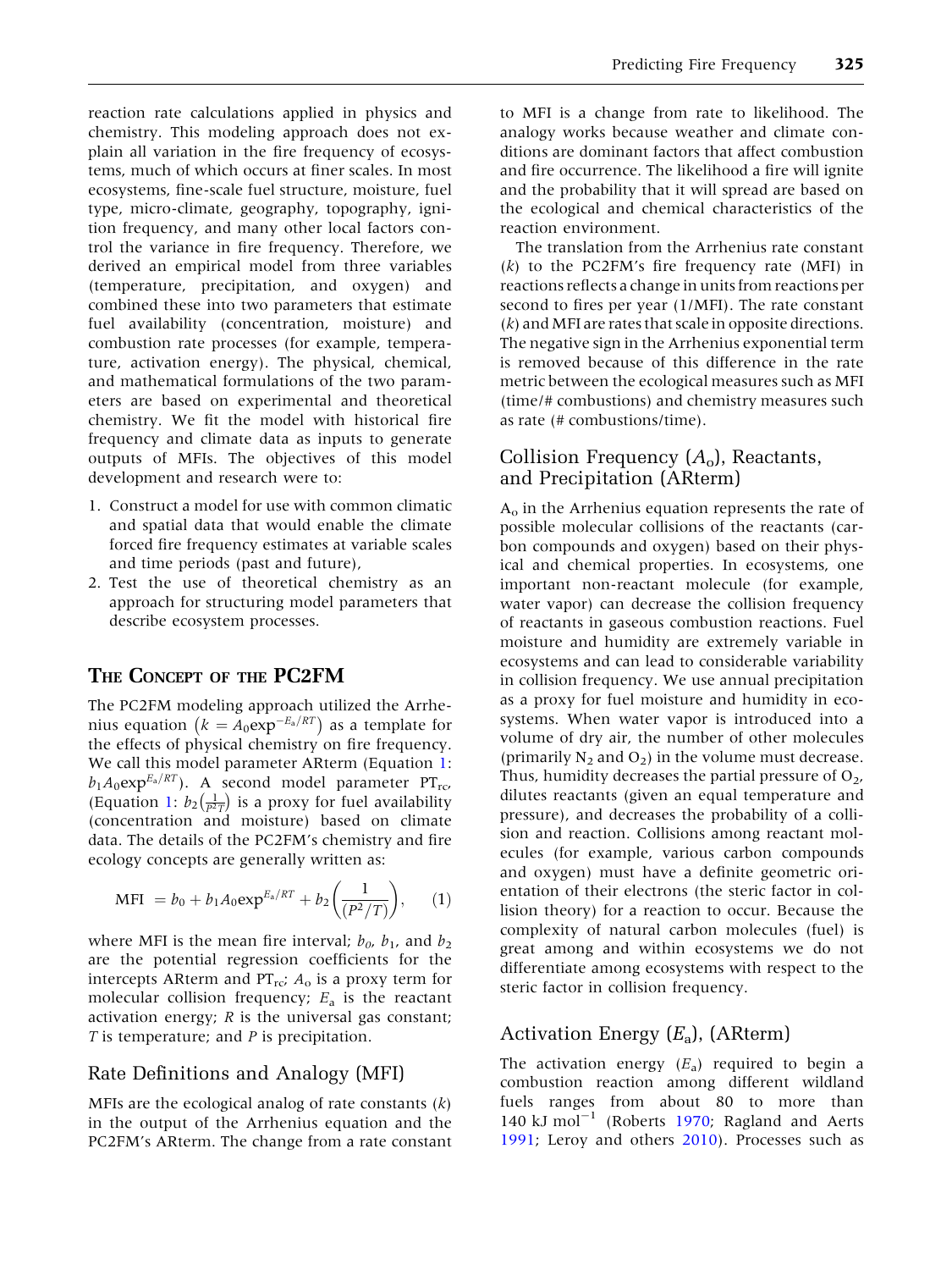<span id="page-4-0"></span>fuel decay and production can influence activation energy requirements even though they are often mitigated by catalysts and enzymes. We use a constant value for  $E_a$  in the PC2FM because the complexity of natural fuels and activation energies in ecosystems is not the focus of our research. We based our  $E_a$  value on literature describing activation energy dynamics in forest and carbon based fuels and model outputs for a range of  $E_a$  values. We selected a value of  $E_a$  that was a best fit for the data (132 kJ mol<sup>-1</sup>) based on regression results using  $E_a$  values ranging between 100 and  $140 \text{ kJ mol}^{-1}$ .

## Universal Gas Constant (R), (ARterm)

In chemistry, the universal gas constant  $(R)$  is used in the formulation of reaction equations involving gases and is needed to estimate reactant concentrations at given pressures, volumes, and temperatures. The gas constant does not have an equivalent ecological application in models of fire frequency because of the large difference in scale of application. The Universal gas constant is used in the PC2FM as the proportionality constant. The gas constant  $(R)$  is given as energy (Joules) per molar mass (mol) per a standard temperature (K).

## Temperature (T), (ARterm)

Model development in extremely low temperatures indicated that the Kelvin temperature scale is necessary for determining fire intervals using physical chemistry. The physical reason for Kelvin units is that the Arrhenius equation is based on thermodynamic and kinetic theories. These theories are based on molecular forces that begin at absolute zero. Thus, we converted temperature data from Fahrenheit or Celsius to Kelvin to be consistent with the principles of physical chemistry and to allow model representation in regions with cold  $( $0^{\circ}C$ )$  mean annual temperatures.

## Fuel Concentration and Quality in Ecosystems  $(PT<sub>rc</sub>)$

Fuel loading and fuel moisture are important factors controlling fire behavior and rate. Thus, a second model parameter was developed for characterizing climate effects on ecosystems via reactant (fuel) concentration and quality (moisture content). For this, we developed a reactant availability parameter ( $PT_{rc}$ ) from a combination of precipitation and temperature. This parameter is not only a proxy for biomass (fuel) but for reactant availability with respect to moisture. The concentration of

reactant molecules is important to reaction rates, but if they are enclosed in non-reactant molecules  $(H<sub>2</sub>O)$  then they do not contribute to a concentration effect. This parameter was developed through model testing of MFI estimates in ecosystems that rarely burn because of very low fuel concentrations or very high fuel moisture. The function of  $PT_{rc}$  is to account for the change in the direction of reactant availability from factors controlling concentration to moisture (Figure 2). This parameter is sensitive to small differences in precipitation at very low levels (for example, annual precipitation of 10– 40 cm). For instance, there are only small differences between the  $PT_{rc}$  of rarely burned deserts to frequently burned semi-arid grasslands.

## **METHODS**

## Fire History Data

Development and calibration of the PC2FM utilized MFI data from throughout North America. Treering dated fire scars have provided long-term records of fire frequency and fire–climate interactions from diverse forested sites across North America (Supplementary Data 1 and 2). For more than 30 years these data and other complementary



Figure 2. Observed mean fire intervals plotted against a reactant concentration and fuel moisture proxy the  $PT_{rc}$ —a parameter in the PC2FM. The *dotted-dashed line* represents regions where high fuel moisture is the most important variable controlling fire frequency, the solid line represents regions where fuel production is sufficient, and the dashed line represents regions where the low concentration of reactant is controlling fire frequency. Fuel loading and moisture are standard algorithms used in fire rate equations.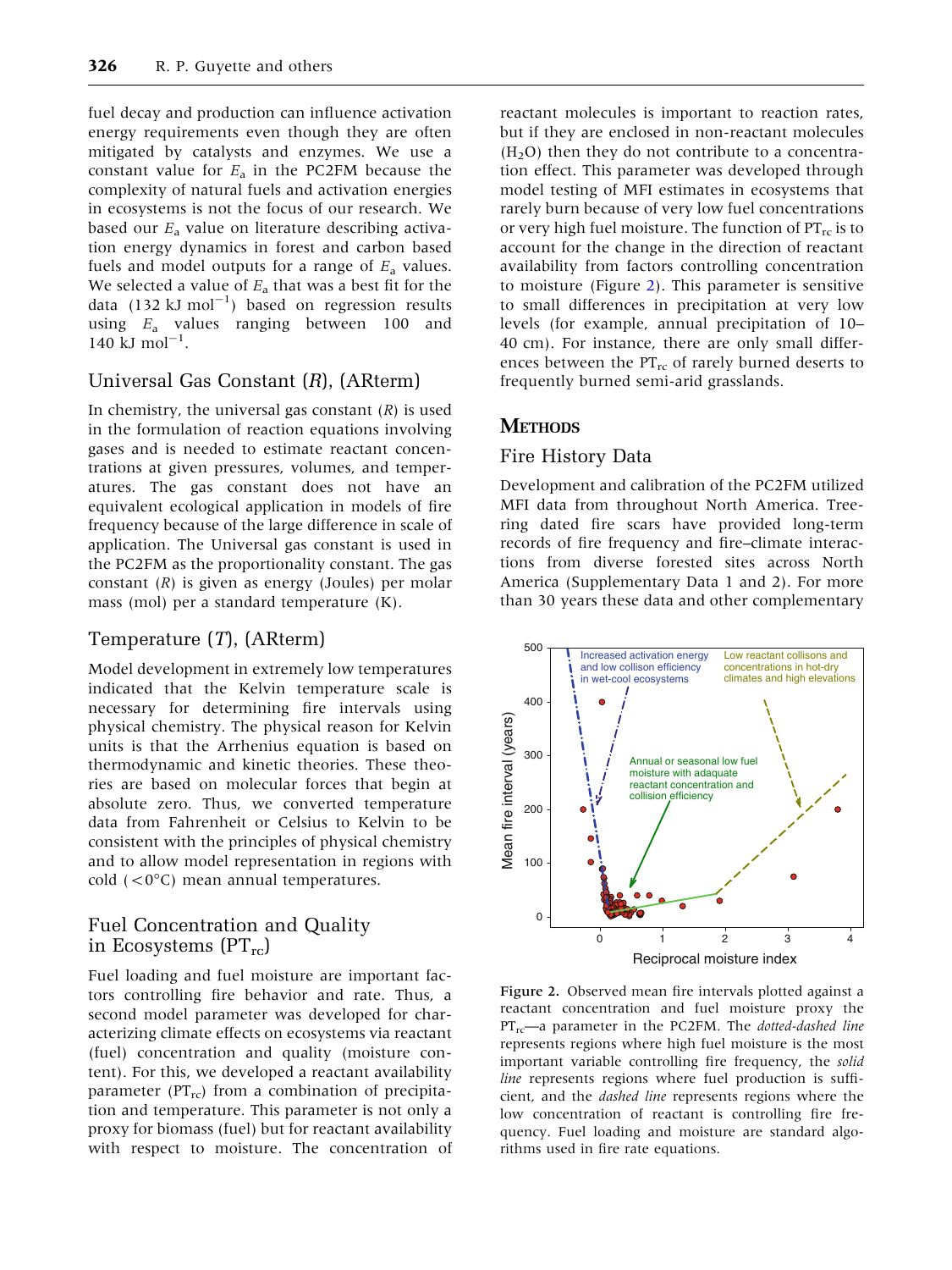paleofire evidence (for example, charcoal) have been the foundation of fire and ecosystem theories (Dieterich and Stokes [1980;](#page-11-0) Swetnam and others [1999;](#page-13-0) Lynch and others [2004;](#page-12-0) Whitlock and others [2004\)](#page-13-0). MFI data represent time periods prior to widespread industrial influences that significantly altered fire regimes through increased ignitions, fire suppression, changes in native and domestic grazing regimes, grain crop agriculture, and other land-use activities that modified or fragmented ecosystems and fuels (Pyne and others [1996](#page-12-0)). We assumed that minimizing industrial era effects on MFIs will maximize calibration accuracy of the PC2FM. The current PC2FM database includes fire history study sites across North America with annual mean maximum temperatures ranging from 261.1 to 305.1 K ( $-12$  to 32°C), annual mean precipitation ranging from 8 to 456 cm, and MFIs ranging from 1 to more than 400 years. Annually averaged temperature and precipitation data provide the most meaningful climate data for this extensive database because they are closely related to the biological and physical constraints of annual fuel production and decay. In addition, analyses of long-term fire rates with diverse climates and fire seasons are comparable only at an annual scale or longer.

Fire scar history data were gathered from published scientific studies, new and recently completed fire scar history data sets, and the International Multiproxy Paleofire Database (NOAA). The PC2FM fire history database consisted of 170 fire scar sites (Supplementary Data 1). Sites were included in the database if they satisfied these criteria:

- (1) Site fire histories were deemed important when they represented distinct climate conditions, expanded the range in the length of MFIs in the database, covered the pre-industrial period, and to a lesser extent expanded the geographical coverage of the database.
- (2) We used composite MFIs as a robust estimate of the occurrence of fire within a given area (Dieterich and Stokes [1980](#page-11-0)). This type of fire interval is subject to increasing frequency of fire with increasing area, therefore, comparisons between sites necessitate comparable study areas (Baker and Ehle [2001;](#page-11-0) Falk and others [2007;](#page-12-0) Heyerdahl and others [2001](#page-12-0)). Sites included in this study averaged 1.32  $km^2$  in area, ranged from less than  $0.10-8.1$  km<sup>2</sup>, and had a standard deviation of 1.27 km<sup>2</sup>. Only two sites were larger than  $4 \text{ km}^2$ . Prior to analysis we found that within this range of site area differences, there was no significant correlation between site area and MFI ( $r = 0.056$ ,

 $P = 0.54$ ) as might be expected by having variable sample areas.

## Other Data and Estimates

As trees occupy a stratified sample of ecosystems that meet conditions of moisture and temperature necessary to support large woody plant growth, we needed other fire frequency data sources to characterize regions where trees do not grow or are not scarred by fires. In addition, at large spatial scales, fire scar histories are often stratified and biased because they come from tree species that grow in the positions of the landscape where fire intervals are shorter. To minimize these influences we supplemented the fire scar data with charcoal data (three sites) and expert estimates (seven ecosystems) (Schmidt and others [2002\)](#page-12-0). Although many charcoal study sites exist, few were used because of their often low temporal resolution compared to fire scars on trees.

## Climate Data

PC2FM parameters were tested and chosen based on physical chemistry, ecological relevance, statistical significance and explanatory power, and, to a lesser extent, ability to be mapped using a geographic information system (GIS). Currently the PC2FM utilizes three covariates of MFIs: annual mean maximum temperature  $(T_{\text{max}})$ , mean annual precipitation (P), and the estimated partial pressure of oxygen. The partial pressure of oxygen (Figure [1\)](#page-1-0) is estimated from elevation (Jacobson [2005](#page-12-0)). Climate covariates represented averages for the 1971–2000 CE (30 years) period. Two other climate variables were tested for significance using correlation analysis but were not used; annual mean minimum temperature and annual mean temperature. It is possible that annual mean temperature could be substituted for  $T_{\text{max}}$ ; however,  $T_{\text{max}}$  has consistently explained a greater percentage of variance during diagnostic tests. The  $T_{\text{max}}$  data used for calibration is a 'proxy' in the sense that the model period  $(\sim] 1650 - 1850$  CE) is different than the climate data period (1971–2000 CE). We maintain that errors caused by this difference in time period are minimal because the temporal variability in temperature (Mann and others [1998](#page-12-0)) is small (temperature increase of  $\sim$ 0.4 K from 1750 to 1970 CE), particularly compared to the spatial variability that exists among sites (26 K). We subtracted 0.4 K from annual mean maximum temperatures to correct for recent warming since the period of the MFI data.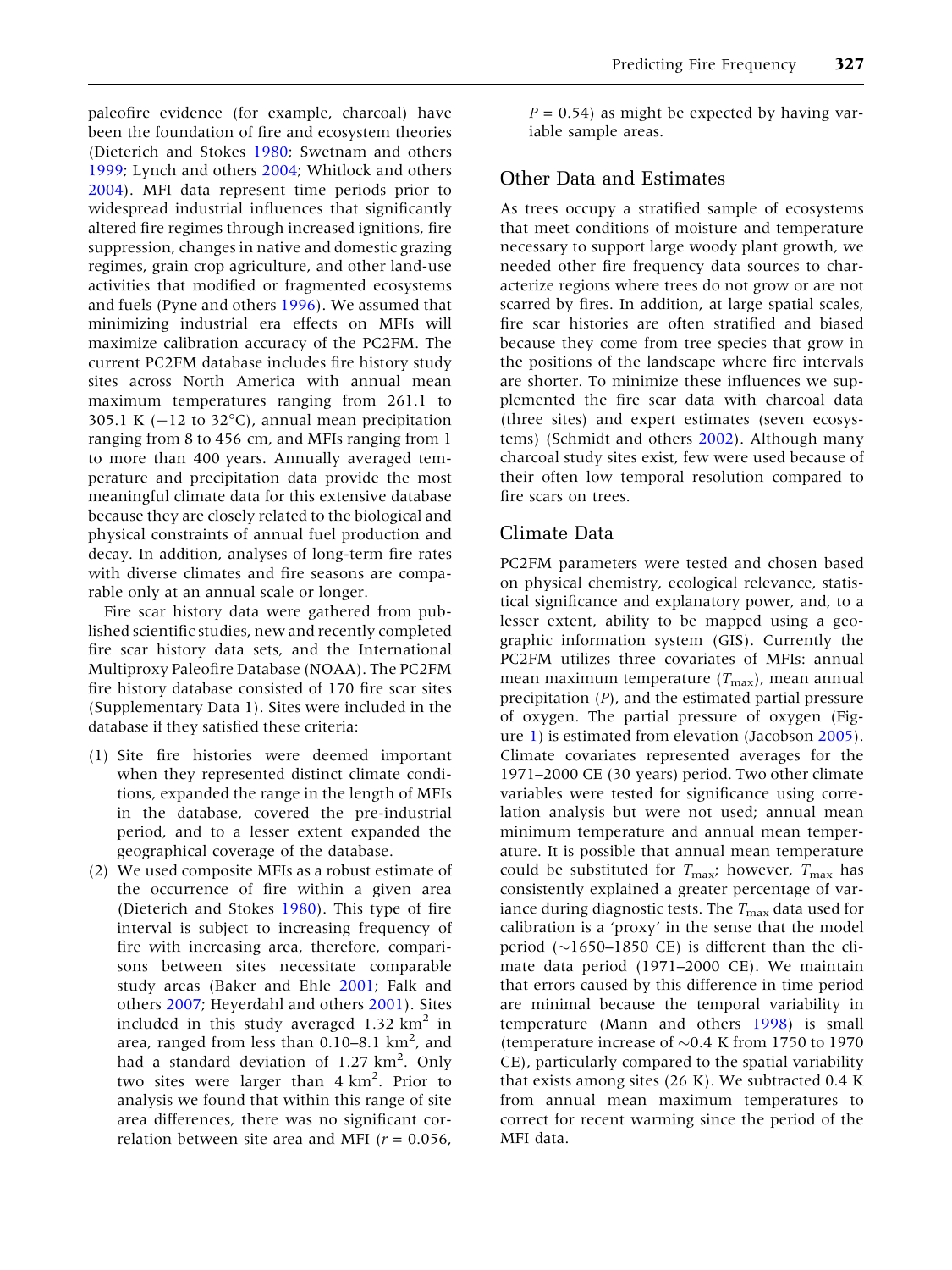## <span id="page-6-0"></span>Statistical Development, Calibration and Validation of the PC2FM

The theoretical based formulation of the two parameters (ARterm,  $PT_{rc}$ ) and the expected responses of the model were tested by the empirical MFI data. We used multiple regression analysis and coefficients to test parameters of the PC2FM. This was necessary because the molecular dimensions, molecular species, numeric complexity, and reactant concentrations are unknown for many important reactions in ecosystems. Regression analysis was used to develop coefficients and parameter structures of the PC2FM thereby forming the ''bridge'' between physical chemistry and ecosystem fire frequency. Regression coefficients were translated from the relatively fine-scale units of chemistry (that is,  $kJ^{-1}$   $mol^{-1}$ , molecular reactions per second, and partial pressure of oxygen) to the landscape-scale  $(\sim]1 \text{ km}^2)$  fire frequency (MFIs) of the PC2FM.

The PC2FM equation was selected from regressions utilizing bootstrapping methods. Final model selection was based on chemical processes (that is, rate equations), knowledge of fire ecology, and test statistics such as variance inflation factors (VIFs), correlations, residual analysis, normality, variable significance and stability, and model  $r^2$ . The distribution of 100 coefficients of determination, calculated from randomly chosen halves of the data with replacement, was used to assess the models calibration, validity, and stability.

## Mapping Estimates of the PC2FM

PC2FM estimates of MFIs were mapped using  $ESRI^{\circledast}ArcGIS^{\prime\prime\prime}$  software (ESRI (Environmental Systems Research Institute) [2005\)](#page-12-0). Grid data of mean maximum temperature and mean annual precipitation (PRISM data; Daly and others [2004](#page-11-0)) were applied to Equation 2 to produce maps of MFIs for the pre-Euro American settlement period  $(\sim]1650$  to 1850 CE). A digital elevation model was used to map the partial pressure of oxygen (Jacobson [2005](#page-12-0)).

## Model Prediction Responses at Different Temperatures and Precipitation

We used the PC2FM to examine the model estimates of MFI change in three ecosystem scenarios with hypothetical average temperatures: cold at 280 K, warm at 289 K, and hot at 297 K. Precipitation thresholds were defined as inflection points along MFI prediction lines where differences in precipitation changed the direction of MFI response to climate. This modeling exercise is meant to yield quantitative estimates of the interaction between the opposing effects of precipitation on fire regimes (that is, fuel amounts and moisture) at different temperature regimes. In addition, this exercise was done as a diagnostic test of the behavior and performance of the model for prediction.

## **RESULTS**

#### Model Coefficients and Statistics

The PC2FM is described by the equation:

$$
MFI = 0.232 + (2.62 \times 10^{-28} \times ARterm) + (52 \times PT_{rc}),
$$
\n(2)

where MFI is the mean fire interval in years, ARterm is  $A_0 \times (\exp^{E_a/(RT_{\text{max}})})$ ,  $A_0 = P^2 /_{\text{pp}} O_2$ , *P* is mean annual precipitation in cm,  $_{\text{pp}}O_{2}^{11}$  is the estimated partial pressure of oxygen:  $0.2095 \times (exp^{(-0.12 \times elevation)})$ is the elevation in km,  $\exp$  is 2.718,  $E_a$  is 132 kJ mol<sup>-1</sup>, *R* is 0.00831 kJ mol<sup>-1</sup> K<sup>-1</sup>,  $T_{\text{max}}$  is the annual mean maximum temperature in K, and  $PT_{rc}$ is  $1/(P^2/T_{\text{max}})$ .

All variables were significant ( $P < 0.001$ ). Multicollinearity among predictor variables was negligible, the variance inflation factor was 1.01, the correlation ( $r = 0.056$ ) between ARterm and  $PT_{rc}$ was not significant, and the residuals were normally distributed. The 95% confidence limit for the model was  $\pm 2.5$  years (Figure [3A](#page-7-0)). Model prediction limits were  $\pm 35$  years. The PC2FM was calibrated with 86 observations and validated on random selections of half of the 170 data observations. Based on 100 model runs the average tested model coefficient of determination  $(r^2)$  was 0.80 (range =  $0.59-0.90$ ) (Figure [3B](#page-7-0)). We estimated the partial  $r^2$  of the independent variables using a natural logarithmic transformation of the dependent variable (MFI). Estimates of partial  $r^2$  were 0.60 for ARterm and 0.20 for  $PT_{rc}$ .

## Mapping

We developed a model that could map spatially explicit estimates of MFIs utilizing three variables: temperature, precipitation, and the  $_{\text{pp}}O_2$ . We mapped PC2FM estimates of historic MFIs (Figure [4](#page-8-0)) for the conterminous United States utilizing gridded climate data (PRISM Products; Daly and others [2004](#page-11-0)).

## Modeled Responses of Fire Frequency to Changing Climate Conditions

The PC2FM showed different responses to three different ecosystem climate scenarios. The three temperature scenarios resulted in three different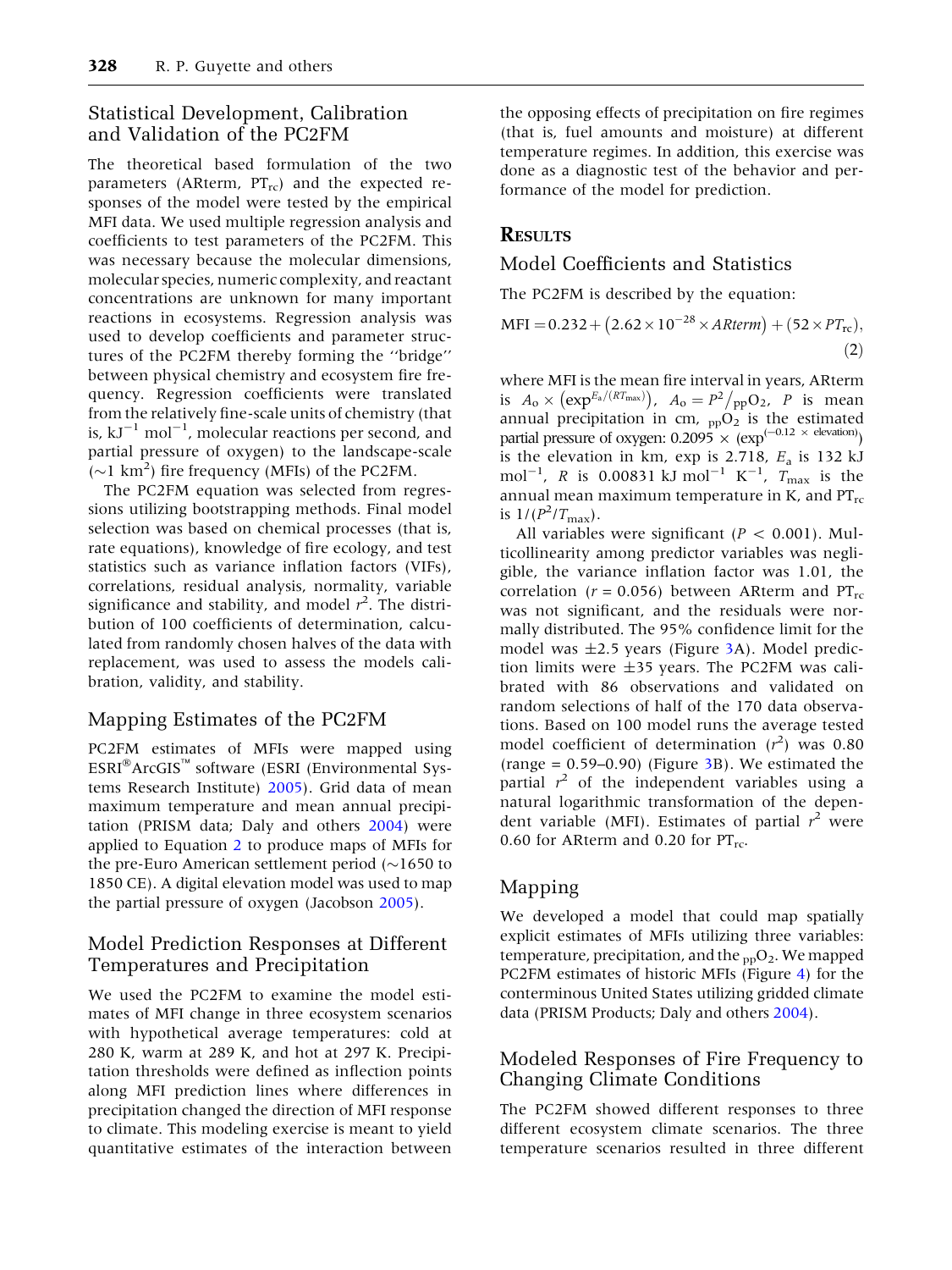

<span id="page-7-0"></span>

Figure 3. A Plot of predicted (base PC2FM) and observed mean fire intervals (MFIs) for all fires and their 95% confidence (long dashed line) and prediction (short dashed line) intervals. Predicted MFIs are based on PC2FM that are validated using only mean fire intervals shorter than 200 years. **B**  $r^2$  of model estimates from 100 model runs representing random samples of  $\sim$ 50% of the data drawn with replacement.

threshold values for the interactive effects of temperature and precipitation on fire regimes (Figure [5\)](#page-9-0). This exercise yielded quantitative estimates of the thresholds that divided the opposing effects of precipitation on fire frequency (that is, fuel amounts and moisture) at different temperature regimes. In addition, this exercise illustrated which climate parameter (annual maximum temperature or precipitation) was most important or dominant for different ecosystem climates. Based on the modeled responses, increases in precipitation in cold-dry  $(>40 \text{ cm})$  ecosystems are expected to greatly increase in the length of MFIs (decrease fire frequency) whereas increases in precipitation in hot-dry (<100 cm) ecosystems are expected to decrease the length of MFIs (increase fire frequency). Large increases in precipitation are expected to very slowly increase the length of MFIs in hot-wet  $(>100 \text{ cm})$  ecosystems.

## **DISCUSSION**

#### Domain, Range, Data, and Validation

The PC2FM predictions were validated by reasonable estimates that covered a broad range of terrestrial ecosystems from deserts to rain forests. The

PC2FM predicted very long fire intervals in deserts, near glacial landscapes, as well as wet-cool and heavily fueled rainforest ecosystems. The model's explanatory power ( $\sim$ 80% of variance) attests to the large influence of climate on controlling rates of fire at broad scales. The longest predicted MFIs in North America were in deserts (for example, Death Valley, Nevada) and near glacial landscapes where MFIs exceeded 3,000 years. The meaning or accuracy of estimates this far beyond the range of any known data is questionable. Despite this these estimates, though coarse, do fall within a plausible range and magnitude generated by the model. The shortest predicted MFIs were in regions of warm climates where vegetation can rapidly replenish fuels. Short MFI predictions  $(<$ 3 years) are validated by fire scar studies (Fry and Stephens [2005;](#page-12-0) Stambaugh and others [2011;](#page-12-0) Van Horne and Fulé [2006\)](#page-13-0).

## The Rate (ARterm) and Fuel  $(PT_{rc})$ Parameters

The PC2FM approach was based on rate and fuel parameters. The ARterm had the most power in explaining the variance in MFI and worked alone in ecosystems where fuel production is sufficient to allow fires to occur relatively frequently. When annual fuel production is limited, as is the case in very hot or cold-dry climates such as those representing desert or tundra ecosystems, then the importance of the ARterm was diminished compared to the  $PT_{rc}$  parameter. In these ecosystems reactant availability and/or concentration became the dominant factors and reaction rate factors become less important. PC2FM output is one of the few quantitatively based fire interval estimates for these very long fire interval ecosystems.

To illustrate the utility of model parameterization (that is, use of ARterm and  $PT_{rc}$ ) we compared the results of multiple regression models without parameterization of the three variables (precipitation, temperature, and oxygen). When this multiple regression model (lacking physical chemistry theory) is attempted it resulted in models with far lower explanatory power and estimates with increased error. Bootstrapped estimates of MFI with the three variables yielded  $r^2$  results that ranged from 0.26 to 0.56 with an average  $r^2$  of 0.41. These results are not only far lower than our chemistry driven parameterization results (see "[Results](#page-6-0)" section) but also exhibited extremely variable partial  $r^2$  among the three variables when bootstrapped. Thus, the parameterization using chemistry nearly doubled the explanatory power of the model (that is,  $r^2$  increase from 0.41 to 0.80).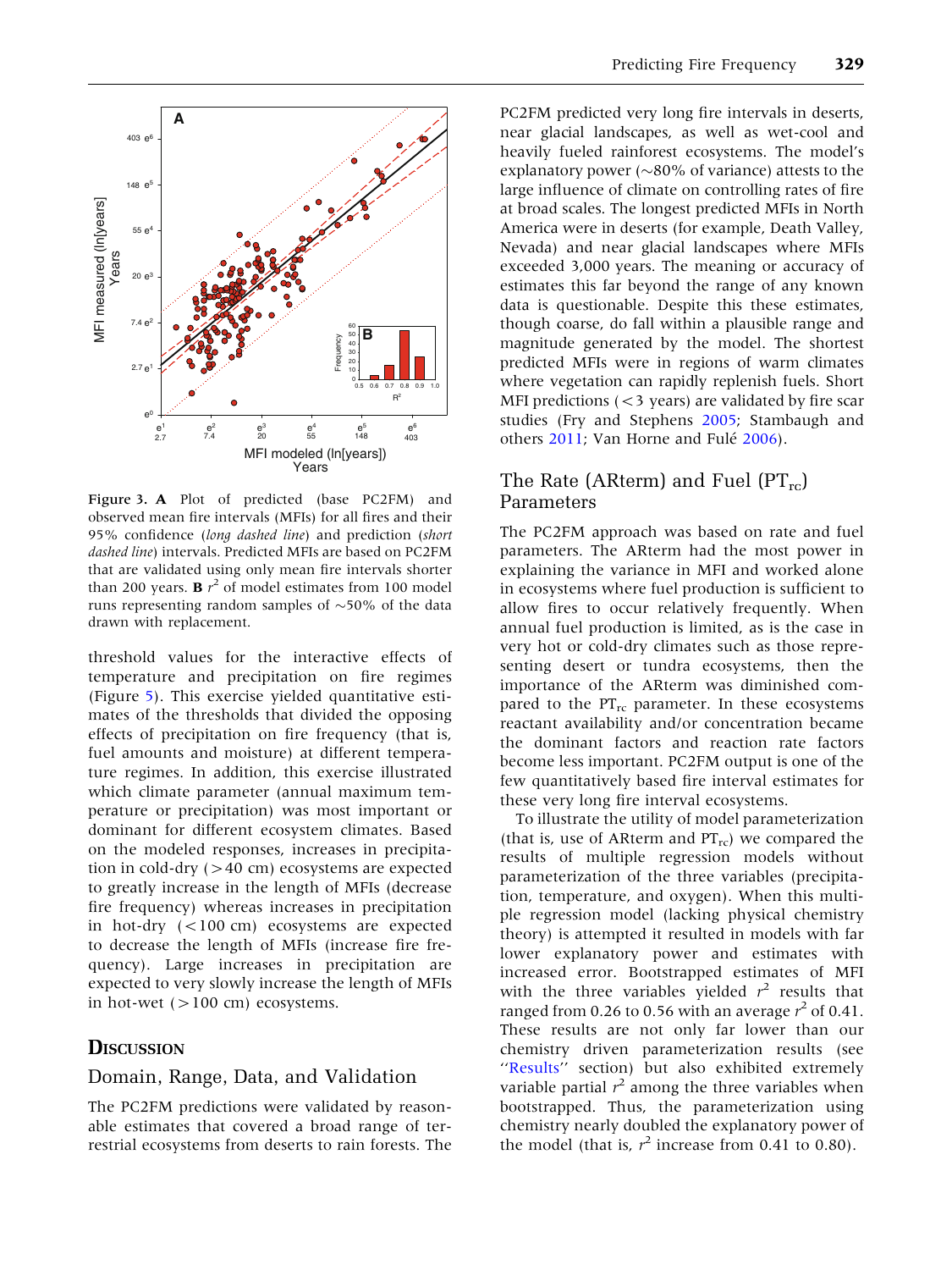<span id="page-8-0"></span>

Equation 2 using temperature, precipitation (Daly and others 2004), and the partial pressure of oxygen. Classification intervals are in 2-year classes (1–30 years),<br>5-year classes (31–50 years), 25-year classes (50–200 yea Equation [2](#page-6-0) using temperature, precipitation (Daly and others [2004](#page-11-0)), and the partial pressure of oxygen. Classification intervals are in 2-year classes (1–30 years), Figure 4. Historic (1650–1850 CE) MFI estimates for the presence of fire in all or part of an average 1.2 km<sup>2</sup> area. Mapped PC2FM estimates are based on Figure 4. Historic (1650–1850 CE) MFI estimates for the presence of fire in all or part of an average 1.2 km2 area. Mapped PC2FM estimates are based on 5-year classes (31–50 years), 25-year classes (50–200 years), and a single class for intervals greater than 200 years.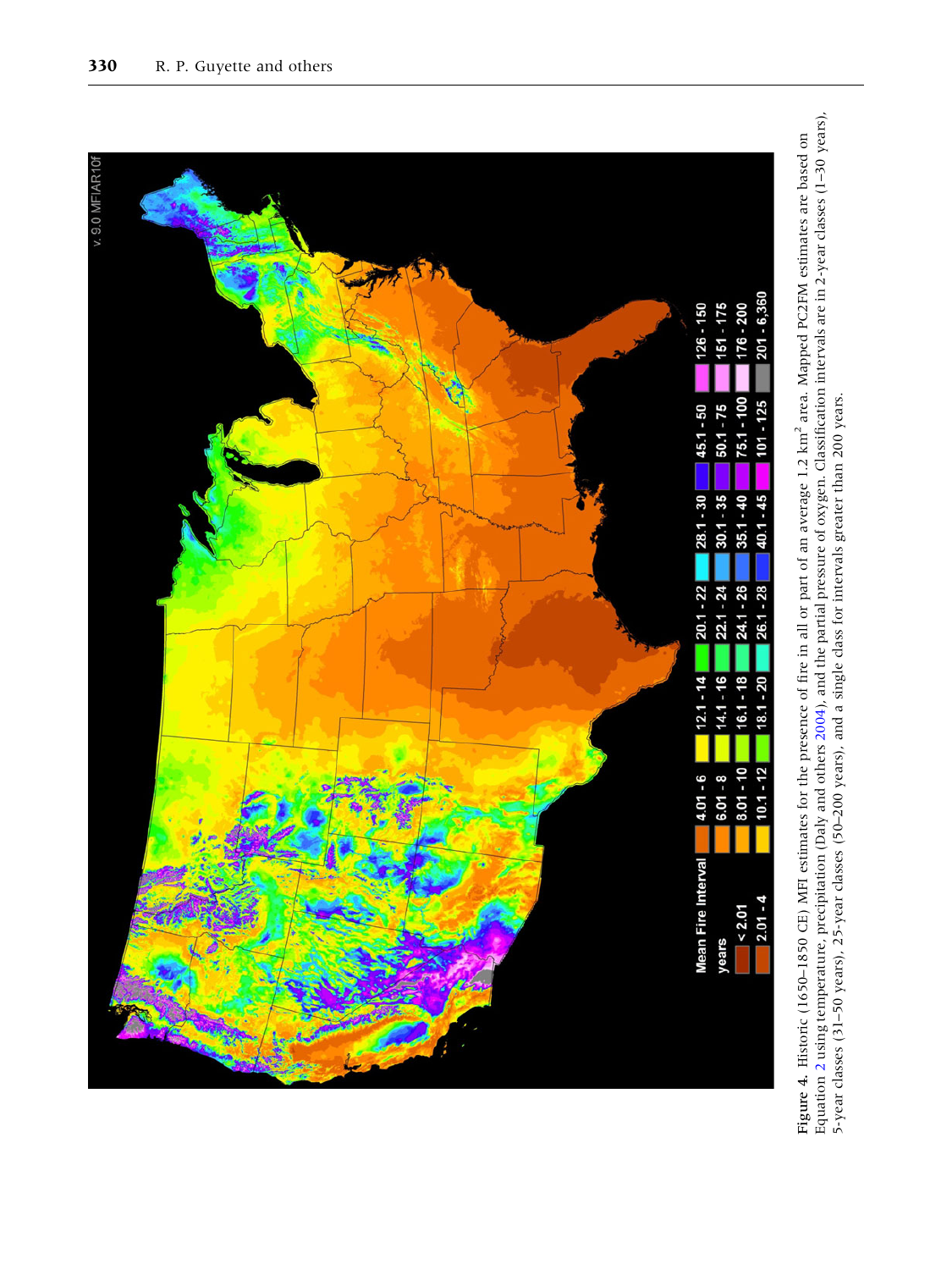<span id="page-9-0"></span>

Figure 5. PC2FM modeled MFI responses to precipitation change based on three temperature scenarios. Inflection points (ellipses) at the bottoms of the model prediction curves estimate thresholds where phase changes occur for the influence of precipitation on fire frequency (MFI). These precipitation thresholds indicate a process change in the dominant ecosystem response from reactant concentrations (fuel production) in dryer ecosystems to reaction rates (temperature and moisture effects on combustion processes) in wetter ecosystems.

The dynamics of oxygen's role in combustion varies greatly from the confines of experimental chemistry to ecosystems. Despite the variability in oxygen among ecosystems, combustion reaction chemistry remains the same (six times more  $O<sub>2</sub>$ ) molecules required than fuel molecules, for example,  $C_6H_{12}O_6 + 6O_2$ ). In ecosystems, the continual addition of this reactant by wind is extremely variable. For example, for flame combustion in a 10 m s<sup>-1</sup> wind, replenishment of  $O_2$  to a reaction site is about 40 times greater than that under conditions of near zero wind speed. The importance of wind speed in ecosystems likely outweighs the  $_{\text{pp}}O_2$  in the atmosphere many fold. Although wind was not considered as a variable in the PC2FM, it could be a valuable addition in future models.

#### Regression Coefficients

Translating the meaning of molecular reactions into ecosystem rates requires either exact knowledge of the huge number of chemical processes in an ecosystem or the use of 'translator coefficients'. We assert that regression coefficients, as used in the PC2FM (Equation [2](#page-6-0)), can operate as a bridge between the metrics used for molecular reactions

and the metrics used for ecosystems and climate. Examples of this are converting mille-seconds (chemical reaction rates) to years (mean fire intervals in ecosystems), moles (atomic weight) to reactant density (the partial pressure of  $O_2$ ), opposing rate metrics (number years per fire (MFI) versus reactions per second).

#### The Non-Vegetation Modeling Approach

We intentionally excluded vegetation in the PC2FM because our main interest was to parameterize climate forcing of fire regimes. Nonetheless, feedback occurs between vegetation and fire frequency (Flannigan and others [2005](#page-12-0)), causing short-term forcing in fire frequency due to vegetation type. The lack of vegetation type and structure in the PC2FM may limit its ability to predict finer-scale variability (for example,  $\langle 1 \text{ km}^2 \rangle$  in fire frequency and result in increased model confidence limits (Figure [3](#page-7-0)A). Despite this, a major strength of a vegetation-free approach is the applicability of the model for predictions of fire frequency in situations where vegetation is unknown, data are unavailable, or not of primary interest. PC2FM climate-based output could provide opportunities to compare the influence of vegetation (promotion or resistance) in further affecting fire frequency.

#### Temperature Effect on Fire Frequency

Differences in fire frequency due to temperature arise from a number of climate, ecosystem, and chemical pathways such as the length of the fire season, duration of snow cover, relative humidity, and fuel production and decomposition. Our analysis suggests that temperature has the strongest affect on fire frequency and is an important component of the ARterm parameter as well as in the reactant availability parameter  $(PT_{rc})$ . Further tests of the PT<sub>rc</sub> parameter's ability to define temperature–fire frequency thresholds would likely be useful for describing global climate change influences on fire regimes.

In the calibration of our model, we adjusted temperature means (Daly and others [2004](#page-11-0)) by -0.4 K to account for warming that has occurred between the period of fire frequency observations and temperature means. Potential shortfalls with this approach are: it is doubtful that changes in temperature have been spatially homogeneous for all sites, not all fire history records span exactly the same period, and the spatial variability of temperature fields are not known for prehistoric periods that may have been significantly different, particularly during the Little Ice Age. The effect or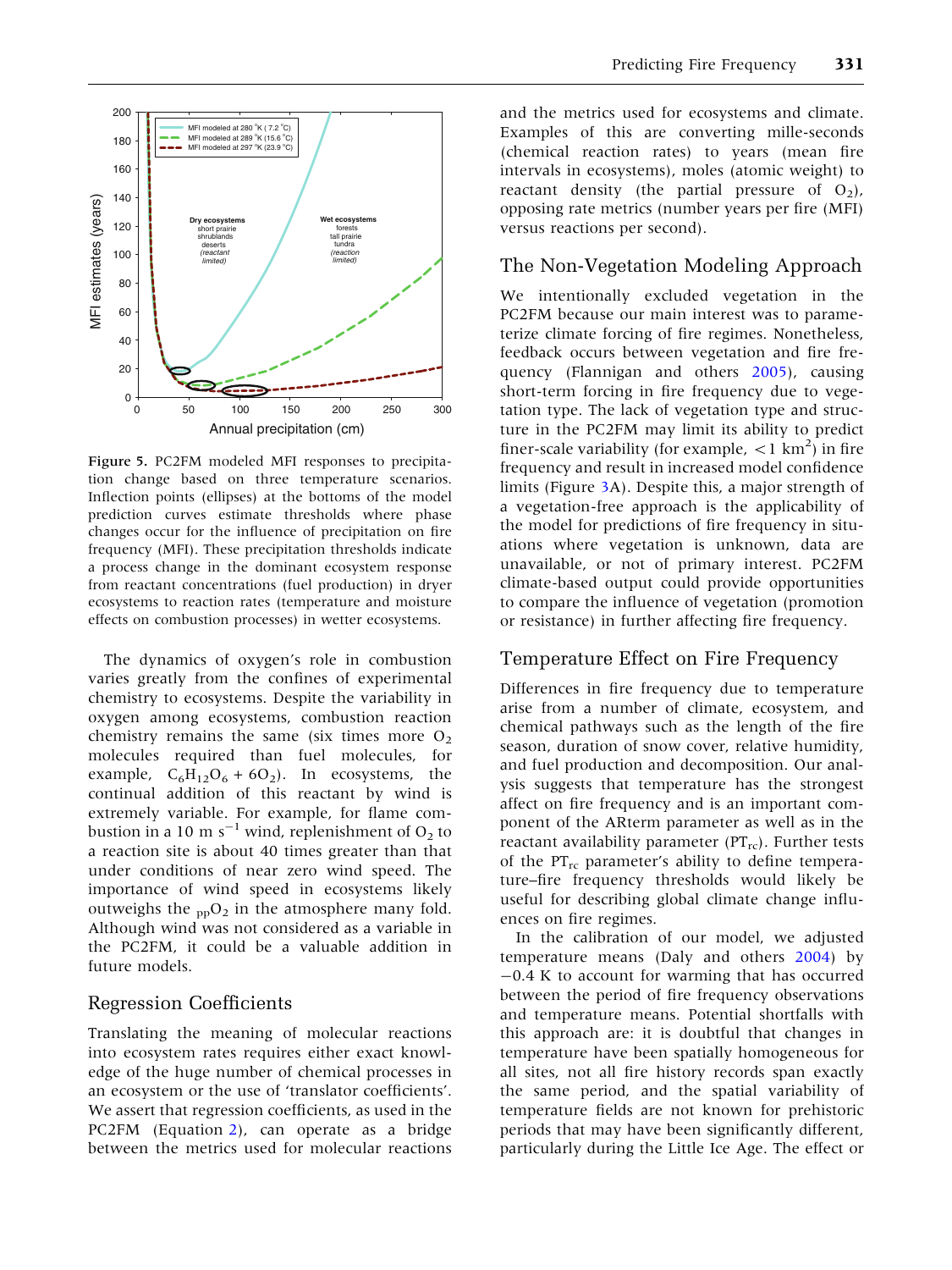potential error imposed on PC2FM due to the temperature adjustment currently is not known, but could lessen the strength of predictions. An important factor to consider is that the differences in mean annual temperatures between fire history sites (spatial variability) are much larger (more than 50 times greater) than the difference imposed by the temperature adjustment (temporal variability). Nevertheless, future work considering these effects and differences may permit refinement of the PC2FM.

#### Balancing Contrasting Precipitation Effects on Fire Regimes

The effect of precipitation on fire frequency is complex. Although it may seem intuitive that fire frequency is relatively lower in landscapes where annual precipitation is high, this relationship is not well supported by data and literature. Increases in precipitation have a negative influence on fire frequency due to influences such as increased fuel moisture and relative humidity. In contrast, increased precipitation generally has a positive influence on fuel production. Fire history data indicate that warm regions with either high precipitation (for example, Gulf Coast) or low precipitation (for example, southwestern U.S.) can have very frequent fires.

The application of the PC2FM to three temperature scenarios with a range of precipitation values illustrated the value of this empirically validated model output for understanding relationships between precipitation, temperature, and fire frequency (Figure [5\)](#page-9-0). This scenario analysis may aid in identifying threshold climate conditions for fire regimes. For example, PC2FM maps (Figure [4\)](#page-8-0) and scenarios (Figure [5\)](#page-9-0) show increases in precipitation will decrease MFI in the dry western regions of the Great Plains but increase MFI in the wetter eastern regions of the Great Plains.

#### Map Interpretations

Fire frequency maps provide an opportunity for examining the continental-scale differences in fire regimes (Figures [4,](#page-8-0) [5\)](#page-9-0). Visual inspection of mapped MFIs illuminate that the southern regions of the U.S. generally burned more frequently than the northern regions reflecting a latitudinal temperature trend that is most apparent in the north–south variability of MFIs in the Great Plains where elevation, topography, and precipitation differences are minimal.

The most complex region of the U.S. with respect to spatial variability in fire frequency is the western coastal region. The existence of abrupt spatial differences in oxygen, temperature, precipitation, and their interactions result in large differences in MFIs within short spatial extents. For example, predicted MFIs from the Willamette Valley, Oregon (MFIs  $\sim$ 6 years) increase more than 30-fold to the high elevation areas of Mount Hood  $(>200 \text{ years})$ —a distance of 40 km. The northwestern states have both some of the longest and shortest mean fire intervals (1.3–>400 years) in the continental US (Fry and Stephens [2005;](#page-12-0) Agee [1993](#page-11-0)). Spatially, this contrasts greatly with MFI in the southeastern US where forcing of mean fire intervals by climate is relatively homogeneous from central Texas to South Carolina, a distance of over 2,000 km.

Fine-scale complexity of fire regimes is not represented in our mapping for two reasons: (1) available climate data depicting long-term climate means are relatively coarse, and (2) the focus of this model was calibration and depiction of climate effects. The PC2FM prediction map (Figure [4](#page-8-0)) has a 1 km resolution—a limitation imposed by the precision of the fire frequency data. It is important to reiterate that Equation [2](#page-6-0) only utilizes climate data and that other potentially relevant finer-scale fire variables such as vegetation, topography, aspect, and human ignition, and land use are not considered. Omission of these variables certainly causes error in MFI estimation. For example, PC2FM MFI estimates for the Ozark Plateau (Missouri and Arkansas) lack the landscape-scale spatial complexity that has been documented through fire scar history studies and is attributed to topography (Guyette and others [2002;](#page-12-0) Stambaugh and Guyette [2008\)](#page-12-0).

## Ignition Frequency

The omission of ignitions (variability in the  $E_a$ term) from our model is an obvious deletion of an important frequency factor. With no ignitions (required activation energy,  $E_a$ ) there can be no cascading chemical reaction. We chose not to include ignitions for several reasons: (1) little if any lightning or anthropogenic data are available for historic ignitions, (2) ignitions were not part of the climate focus of this the model, and (3) ignitions, particularly anthropogenic ignitions, have varied greatly through time.

Fire histories which incorporate human population and cultural information have shown that anthropogenic ignitions can greatly alter fire frequency (Guyette and others [2002](#page-12-0)). Where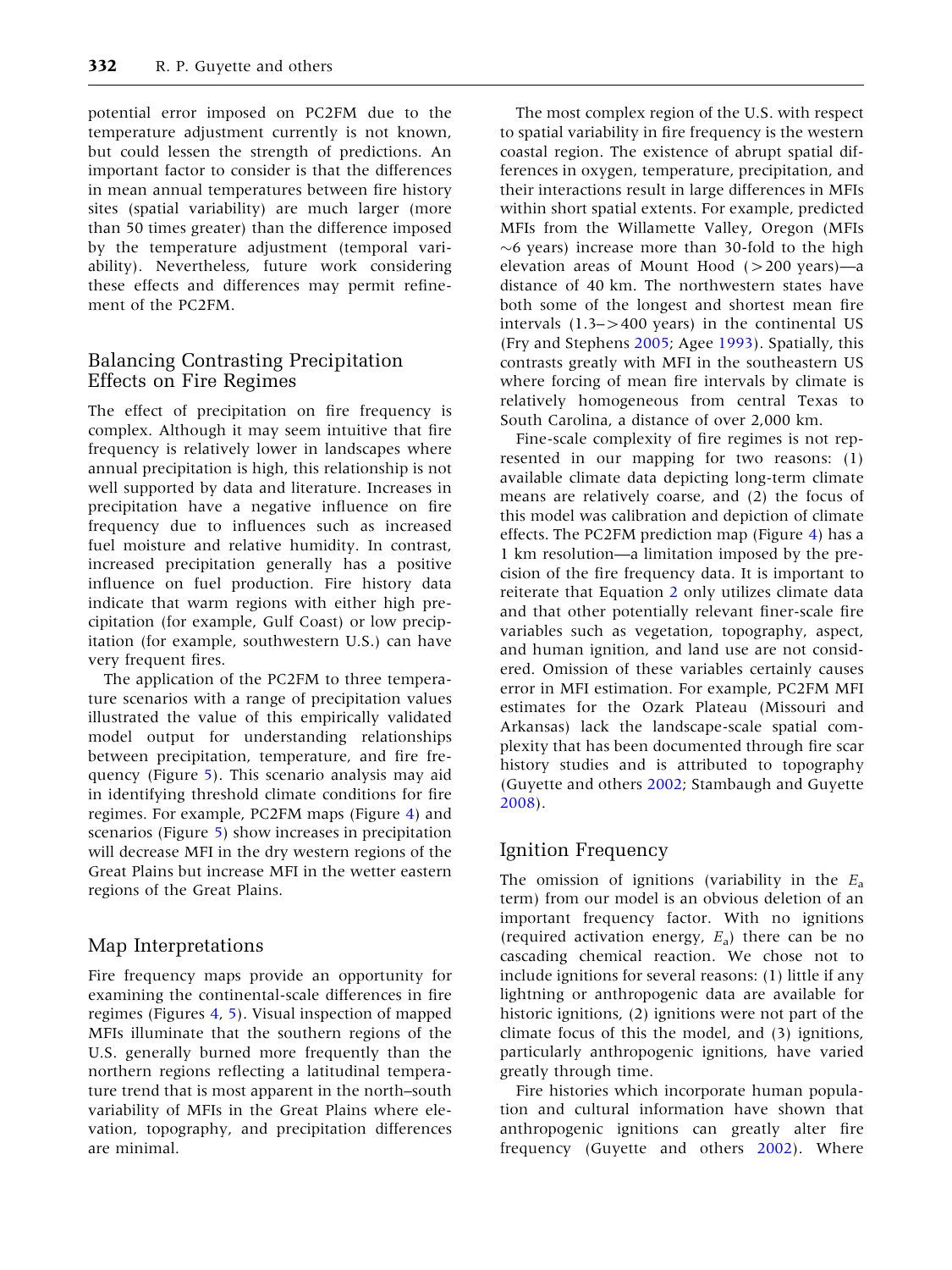<span id="page-11-0"></span>lightning ignitions are rare fire frequency is 'conditional' on human ignitions. Although previous models have used human population density as an ignition proxy (Guyette and others [2006a,](#page-12-0) [b](#page-12-0); [2010](#page-12-0)), the precise calibration between fire frequency and population density is difficult due to the uncertainty of population densities and cultural fire uses (Barrett and others 2005; Mooney and others [2007](#page-12-0); Mooney [1928;](#page-12-0) Swanton [1952\)](#page-12-0). Furthermore, we have found that, at relatively coarse spatial and temporal scales (that is, regions and centuries), fire frequency variability caused by local factors such as

vegetation type, topography, grazing, and human

ignitions becomes less important.

## Applications

Parameterization of the PC2FM resulted from both the application of theoretical chemistry to ecosystems and validation by empirical and statistic analyses. We presented two applications of this physical chemistry concept (Equation [2](#page-6-0) and mapping), however, other potential applications likely exist. The PC2M estimates can be useful as a comparison in considering the strength of other important non-climatic factors affecting fire frequency such as vegetation, topography, grazing, ignitions, or fire suppression. Single-site fire frequency predictions may be possible utilizing local climate data as input to the PC2FM. Estimating climate influences on MFIs in the future and distant past are another potential application of the PC2FM. Models such as the PC2FM may provide a new approach to considering the importance of environmental chemistry toward understanding ecosystem processes well beyond fire regimes. Despite the usefulness of the mapping predictions, the coefficients and variable identification of the PC2FM are important because they aid in the transfer of this approach to other continents and climate conditions.

## **CONCLUSIONS**

The successful calibration and validation of the PC2FM model supports the hypothesis that theoretical chemistry has potential for the parameterization of variables in ecosystem studies. Understanding the model can provide ecologists with a quantitative framework for understanding climate effects on ecosystems and their fire regimes. The model and mapped estimates can provide information on fire regimes from spatial or temporal climate data or scenarios. Mapped estimates of MFIs will aid in understanding fire's historic importance

in the many locations that will never have any local fire regime or historical ecology information. The model and map could be used in conjunction with soil, geology, and plant community data to examine the effects of fire on flora and fauna with some degree of independence from modeled fire histories based on species occurrences. Though the model's primary purpose is related to understanding the physical chemistry related to climate and fire, the relative effects of other fire regime factors are likely also to be better understood.

#### ACKNOWLEDGMENTS

Development of the PC2FM was supported by the Joint Fire Science Program (Project 06-3-1-16), the National Park Service and Great Plains Cooperative Ecosystem Studies Unit (CESU), and the US Forest Service Northern Research Station. We thank the many authors who have made their work available through publications and the International Multiproxy Paleofire Database (see Supplementary Data 2) as well as the comments provided by reviewers.

#### REFERENCES

- Agee JK. 1993. Fire ecology of the Pacific Northwest forests. Washington, DC: Island Press.
- Atkins PW. 1986. Physical chemistry. 3rd edn. New York: W.H. Freeman and Company. 857 pp.
- Baker WI, Ehle D. 2001. Uncertainty in surface-fire history: the case of ponderosa pine forest in the western United States. Can J For Res 31(7):1205–26.
- Barrett S, Swetnam TW, Baker WL. 2005. Indian fire use: deflating the legend. Fire Manag Today 65:31–3.
- Beckage B, Ellingwood C. 2008. Fire feedbacks with vegetation and alternative stable states. Complex Syst 18:159–73.
- Bergeron Y, Gauthier S, Flannigan M, Kafka V. 2004. Fire regimes at the transition between mixedwood and coniferous boreal forest in Northwestern Quebec. Ecology 85:1916–32.
- Bernard ML, Nimour N. 2007. Wildfires, weather, and productivity. In: Butler BW, Cook W, comps. The fire environment: innovations, management, and policy; conference proceedings. USDA Forest Service RMRS-P-46CD.
- Bond WJ, van Wilgen BW. 1996. Fire and plants. London: Chapman & Hall. 263 pp.
- Clark JS. 1988. Effects of climate change on fire regime in northwestern Minnesota. Nature 334:233–5.
- Chandler C, Cheney P, Thomas P, Trabaud L, Williams D. 1983. Fire in forestry. New York: Wiley. 450 pp.
- Daly C, Gibson WP, Doggett M, Smith J, Taylor G. 2004. Up-todate monthly climate maps for the conterminous United States. In: Proceedings of the 14th American Meteorological Society conference on applied climatology, January 13–16, 2004. Seattle WA: American Meteorological Society.
- Dieterich JH, Stokes MA. 1980. Proceedings of the fire history workshop. USDA Forest Service, GTR-RM-81.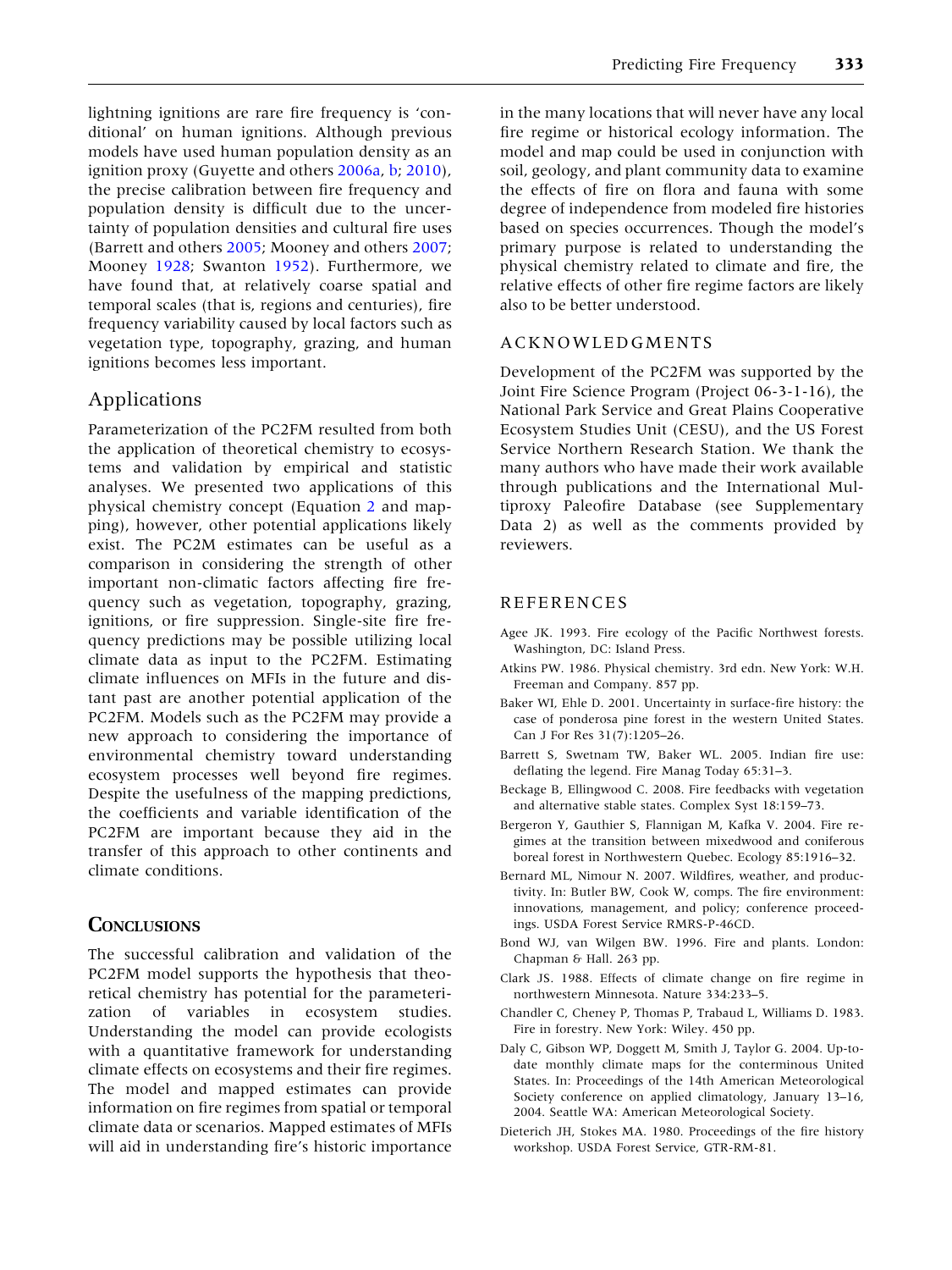- <span id="page-12-0"></span>ESRI (Environmental Systems Research Institute). 2005. ArcGIS software v. 9.1. Redlands, CA: ESRI.
- Falk DA, Miller C, McKenzie D, Black AE. 2007. Cross-scale analysis of fire regimes. Ecosystems 10:809–23.
- Flannigan MD, Amiro BD, Logan KA, Stocks BJ, Wotton BW. 2005. Forest fires and climate change in the 21st century. Mitig Adapt Strat Global Change 11:847–59.
- Fry DL, Stephens SL. 2005. Influence of humans and climate on the fire history of a ponderosa pine-mixed conifer forest in the southeastern Klamath Mountains, California. For Ecol Manag 223:428–38.
- Gavin DG, Hallett DJ, Hu FS, Lertzman KP, Pritchard SJ, Brown KJ, Lynch JA, Bartlein P, Peterson DL. 2007. Forest fire and climate change in western North America: insights from sediment charcoal records. Front Ecol Env 5(9):499–506.
- Goldhammer JG, Price C. 1998. Potential impacts of climate change on fire regimes in the tropics based on MAGICC and a GISS GCM-derived lightning model. Climatic Change 39:273–96.
- Guyette RP, Muzika RM, Dey DC. 2002. Dynamics of an anthropogenic fire regime. Ecosystems 5:472–86.
- Guyette RP, Spetich MA, Stambaugh MC. 2006a. Historic fire regime dynamics and forcing factors in the Boston Mountains, Arkansas, USA. For Ecol Manag 234:293–304.
- Guyette RP, Stambaugh MC, Muzika RM, Dey DC. 2006b. Fire scars reveal variability and dynamics of eastern fire regimes. In: Dickinson MB, Ed. Fire in eastern oak forests: delivering science to land managers. In: Proceedings of the conference, 15–17, November 2005, Columbus, OH. General technical report NRS-P-1. Newtown Square, PA: U.S. Department of Agriculture, Forest Service, Northern Research Station.
- Guyette RP, Stambaugh MC, Dey DC, and Spetich M, 2010. Developing and using fire scar histories in the Southern and Eastern United States. Final report project # 06-3-1-16 Joint Fire Science Program. 46 pp.
- Hann W, Shlisky A, Havlina D, Schon K, Barrett S, DeMeo T, Pohl K, Menakis J, Hamilton D, Jones, J, Levesque M, Frame C. 2004. Interagency fire regime condition class guidebook. Last update October 2007: version 1.3. [www.frcc.gov.](http://www.frcc.gov)
- Harris DC. 1987. Quantitative chemical analysis. New York: W.H. Freeman and Company. p 818.
- Heyerdahl EK, Brubaker LB, Agee JK. 2001. Spatial controls of historical fire regimes: a multiscale example from the interior west. Ecol 82:660–78.
- Jacobson MZ. 2005. Fundamentals of atmospheric modeling. 2nd edn. New York: Cambridge University Press.
- Keane RE, Parsons R, Hessburg P. 2002. Estimating historical range and variation of landscape patch dynamics: limitations of the simulation approach. Ecol Model 151:29–49.
- Kitzberger T, Brown PM, Heyerdahl EK, Swetnam TW, Veblen TT. 2007. Contingent Pacific-Atlantic Ocean influence on multicentury wildfire synchrony over western North America. Proc Natl Acad Sci USA 104(2):543–8.
- Kaiser JW, Suttie M, Flemming J, Morcrette J, Boucher O, Schluz MG. 2009. Global real-time fire emission estimates based on space-borne fire radiative power observations. In: AIP conference proceedings, vol 1100.
- Kimmins JP. 1996. Forest ecology. Upper Saddle River, NJ: Prentice Hall. 596 pp.
- Krawchuk MA, Moritz MA, Parisien M-A, Van Dorn J, Hayhoe K. 2009. Global pyrogeography: the current and future

distribution of wildfire. PLoS ONE 4(4):e5102. doi[:10.1371/](http://dx.doi.org/10.1371/journal.pone.0005102) [journal.pone.0005102.](http://dx.doi.org/10.1371/journal.pone.0005102)

- Leroy V, Cancellieri D, Leoni E, Rossi JL. 2010. Kinetic study of forest fuels by TGA: Model-free kinetic approach for prediction phenomena. Thermochim Acta 497:1–6.
- Lynch JA, Hollis JL, Hu FS. 2004. Climate and landscape controls of the boreal forest fire regime: Holocene records from Alaska. J Ecol 92:477–89.
- Mann M, Bradley RS, Hughes MK. 1998. Global scale temperature patterns and climate forcing over the last six centuries. Nature 392:779–87.
- Marlon JR et al. 2008 Climate and human influences on global biomass burning over the past two millennia. Nature Geosci 1:697–702
- McQuarrie DA, Rock PA. 1987. General chemistry. New York: W.H. Freeman and Company. p 876.
- Mooney J. 1928. The aboriginal population of America north of Mexico. In: Swanton J, Ed. Smithsonian miscellaneous collections, vol 80. Washington, DC: Smithsonian Institution. p 1–40.
- Mooney SD, Webb M, Attenbrow V. 2007. A comparison of charcoal and archaeological information to address the influences on Holocene fire activity in the Sydney Basin. Aust Geogr 38:177–94.
- Morgan P, Hardy CC, Swetnam TW, Rollins MG, Long DG. 2001. Mapping fire regimes across time and space: understanding coarse and fine-scale fire patterns. Int J Wildland Fire 10:329–42.
- Parisien MA, Moritz MA. 2009. Environmental controls on the distribution of wildfire at multiple spatial scales. Ecol Monogr 79:127–54.
- Pausas JG, Keeley JE. 2009. A burning story: the role of fire in the history of life. Bioscience 59(7):593–601.
- Pyne SJ, Andrews PL, Laven RD. 1996. Introduction to wildland fire. New York: Wiley. 769 pp.
- Ragland KW, Aerts DJ. 1991. Properties of wood for combustion analysis. Bioresour Technol 37:161–8.
- Roberts AF. 1970. A review of kinetics data for pyrolysis of wood and related substances. Combust Flame 14:261–72.
- Schmidt KM, Menakis, JP, Hardy CC, Hann WJ, Bunnell DL. 2002. Development of coarse-scale spatial data for wildland fire and fuel management. General technical report RMRSGTR-87. Fort Collins, CO: U.S. Department of Agriculture, Forest Service, Rocky Mountain Research Station. 41 pp. [www.fs.fed.us/fire/fuelman](http://www.fs.fed.us/fire/fuelman).
- Stambaugh MC, Guyette RP. 2008. Predicting spatio-temporal variability in fire return intervals using a topographic roughness index. For Ecol Manag 254:463–73.
- Stambaugh MC, Guyette RP, Marschall JM. 2011. Longleaf pine (Pinus palustris Mill.) fire scars reveal new details of a frequent fire regime. Veg Sci. doi[:10.1111/j.1654-1103.2011.01322.x](http://dx.doi.org/10.1111/j.1654-1103.2011.01322.x).
- Stocks BJ, Fosberg MA, Lynham TJ, Mearns L, Wotton BM, Yang Q, Jin J-Z, Lawrence K, Hartley GR, Mason JA, McKenney DW. 1998. Climate change and forest fire potential in Russian and Canadian boreal forests. Clim Change 38:1–13.
- Swanton JR. 1952. The Indian tribes of North America. Smithsonian Institution, Bureau of American Ethnology, Bulletin 145. Washington, DC: Government Printing Office.
- Swetnam TW, Betancourt JL. 1990. Fire—southern oscillation relations in the Southwestern United States. Science 249: 1017–21.